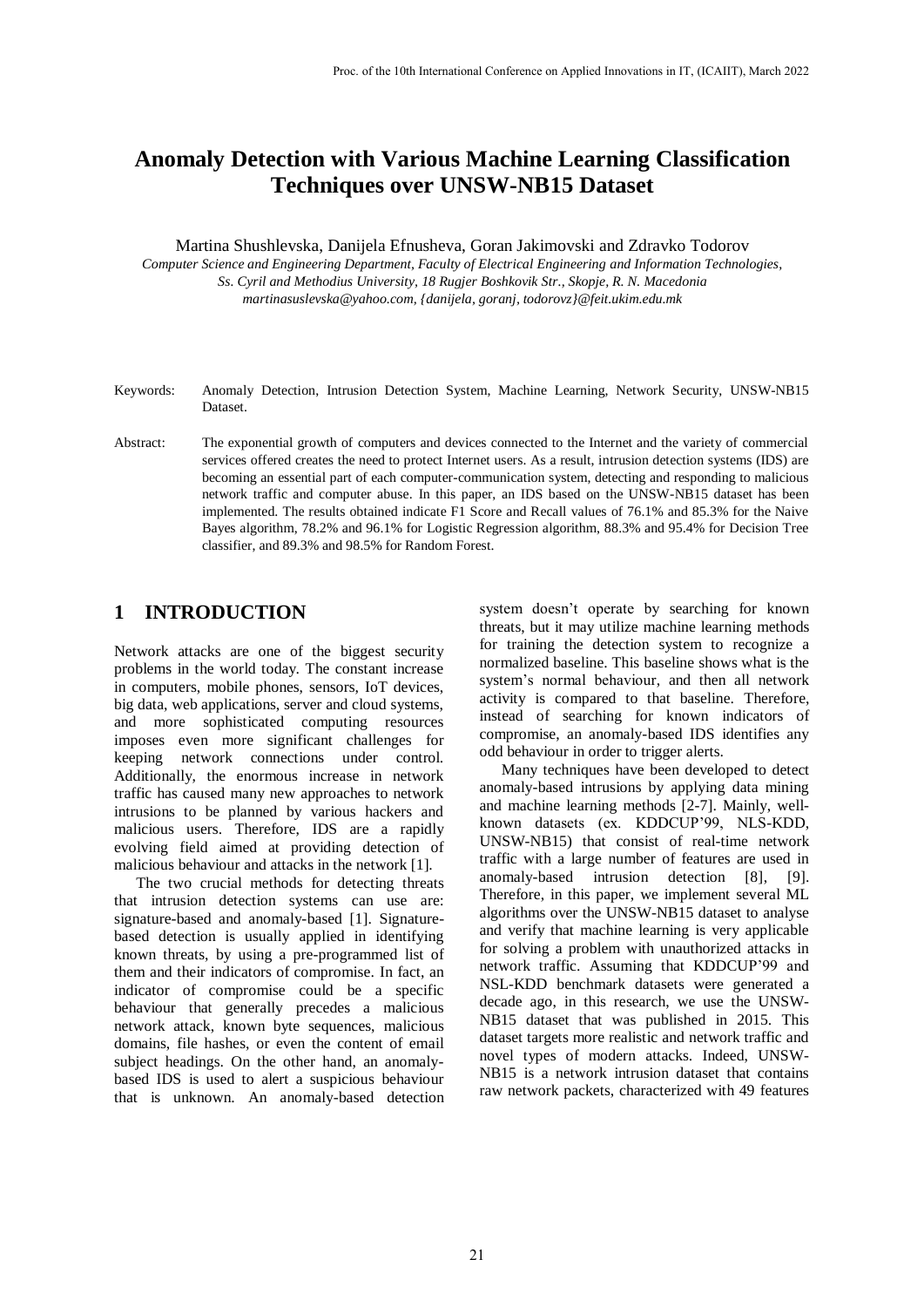and organized in 10 categories (9 attack types plus 1 for normal activity) [9].

This paper aims to examine the differences between a Naive Bayes (NB), a Logistic Regression (LR), a Decision Tree (DT), and a Random Forest (RF) ML algorithms in order to determine the strengths and weaknesses of using these methods over the UNSW-NB15 dataset. By evaluating the performance of these algorithms in terms of accuracy, precision, recall, and F1 metrics, we can consider which of the analysed classification methods is the most effective and suitable for detecting anomalies.

The rest of the paper is organized as follows: Section II presents the state of the art in the domain of intrusion detection. Section III provides a brief description of the UNSW-NB15 dataset and explains how the ML model is built. Section IV analyses the results from several classification methods, including Naive Bayes, Logistic Regression, Decision Tree, and Random Forest. Section V concludes the paper and provides directions for future work.

# **2 CURRENT STATE**

As more people use the Internet for personal or business reasons, different cyber-attacks and intrusions grow daily. An IDS is one of the most crucial considerations of cyber-security. This type of system can be software or hardware-based and can recognize successful violations even after they have happened. Generally, an IDS's purpose is to monitor network packets or systems to detect malicious activity and take specific measures [1].

There are many types of IDSs, which are discussed and summarized below.

A host-based IDS (HIDS) monitors and analyzes the internal computing system or system-level activities of a single host such as system configuration, application activity, wireless network traffic (only for that host) or network interface, system logs or audit log, running user or application processes, file access and modification security logs [10]. Examples of some known HIDS systems are Tripwire and OSSEC.

A network-based IDS (NIDS) monitors and analyzes network traffic on specific network segments for suspicious activities detection. This type of IDS is activated when packets enter a particular network from the Internet, and its function is to decide whether to reject or accept the entry

packets and pass them to the local network. An example of a known NIDS system is Snort [11].

A protocol-based IDS (PIDS) monitors and checks the specific protocol behavior and its state like HyperText Transfer Protocol (HTTP). It focuses on actions in some particular application by monitoring and analyzing the application log files or measuring their performance. A PIDS approach for detecting jamming attacks in a LoRaWAN network is proposed in [12].

A wireless IDS (WIDS) monitors wireless networks to detect any harmful activity (ex. too many de-authentication packets, too many broadcast requests, analysis of the number of packets sent during a single time window). If malicious behavior from certain users is detected, they forbid them from connecting to the wireless network access point. Examples of some known WIDS systems are Kismet and NetStumbler [13].

Network behavior analysis (NBA) monitors and checks network traffic to detect threats that produce uncommon traffic flows, such as DDOS attacks, malware, and policy violations [14]. It is recommended to be used together with a firewall and other types of IDS systems.

Nowadays, due to increased use of the Internet and company networks, network traffic increases daily. Access to company networks should be given only to authorized users, so, detecting unauthorized entities or intruders is necessary. Machine learning techniques have been used and applied in many studies [2-7], where they have provided solid results in detecting intrusions and protecting the network from sudden attackers. The applicability of ML for intrusion detection systems is due to well-known technologies, such as identification, extraction, classification, regression, and prediction, as well as solid datasets composed of real-time network traffic with many features and their description. For example, the research in [2] and [3] gives an opportunity to review classification techniques and ML models for an IDS application.

There is also a hybrid attack detection system based on SVM (Support Vector Machine) and C5.0 Decision Tree proposed by authors in [4], where using a combination of popular ML algorithms improves the accuracy of attack detection, compared to being used apart. A similar hybrid system in which two algorithms (K-means and NB) are used to group some data and classify it is proposed by authors in [5]. MapReduce is very popular for processing extensive structured and unstructured data placed in key/value pairs. The authors of [6] propose an intrusion detection model that uses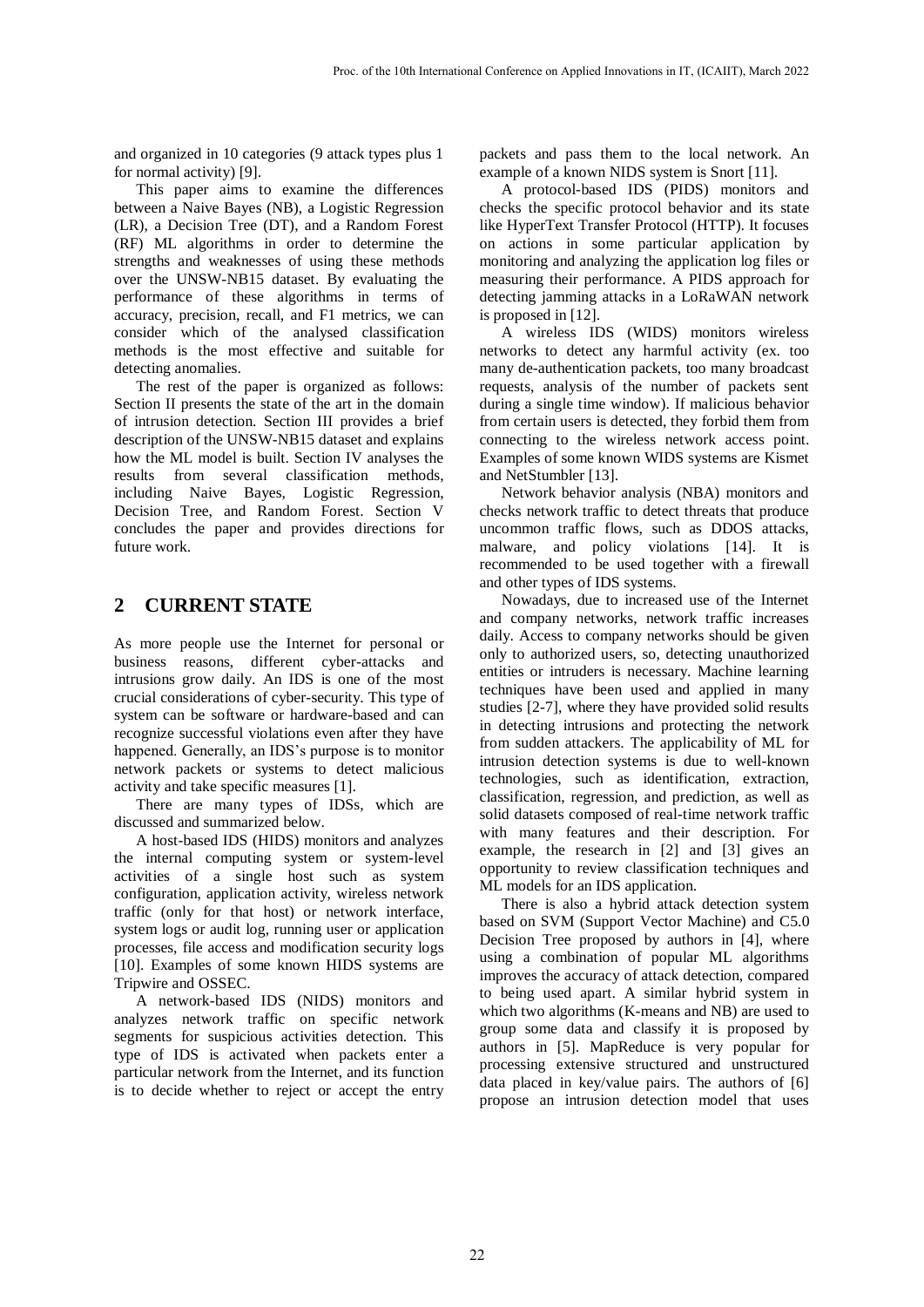MapReduce. MapReduce relies on using a combination of Fuzzy C-means (FCM) and SVM for classification and generating key pairs/values for attack detection. Furthermore, a survey of different approaches for intrusion detection with deep learning is given in [7].

# **3 OVERVIEW OF UNSW\_NB15 DATASET AND BUILDING ML MODELS**

UNSW-NB15 is a network traffic dataset with different categories for normal activities and malicious attacks, generated by the Australian Center for Cyber Security and published in 2015, [9]. This dataset includes 100 GB of raw network traffic (pcap files) generated as a hybrid of real normal activities and synthetic contemporary attack behaviors. Indeed, the traffic is categorized into nine different attacks and a wide range of real normal activities. The complete dataset contains 257,673 records, each represented by 49 features and a class label.

The following text discusses the nine types of attacks that are included in the UNSW-NB15 dataset:

- 1) Analysis: a type of attack where the attacker listens to the network traffic and then performs analysis of the observed data.
- 2) Backdoors: a type of attack that provides attackers with unauthorized remote access to a system without the usual authentication process.
- 3) DoS: a type of attack in which the attacker crashes or floods the services of a target machine, in order to make it overloaded and unavailable for serving further requests.
- 4) Exploit: a type of attack which utilizes the software vulnerabilities and errors within the networks, operating systems or hardware.
- 5) Fuzzers: a type of attack in which the attacker tries to stress the application in order to cause unexpected behavior, such as resource leaking or even crashes.
- 6) Generic: a type of attack that acts against a cryptographical primitive and it tries to break the key of some secure system.
- 7) Reconnaissance: a type of attack that gathers information about the target computer network in order to bypass its security control. Some examples are: phishing, social engineering port scanning, packet sniffing, etc.
- 8) Shellcode: a type of malware attack in which the attacker uses a special type of code that is used to exploit a variety of software vulnerabilities, so the attacker could take control over the compromised machine.
- 9) Worms: a type of malware attack that replicates itself in order to be spreaded to other computers by a computer network.

The most common attacks in the UNSW-NB15 database are Generic and Exploits, with are a total of 40000 and 33393 records, respectively. Additionally, if an analysis of the number of malicious or normal dataset records is made, we get the distribution shown in Figure 1. Here it can be seen that there is a higher prevalence of malicious records (68.06%) compared to the prevalence of normal traffic records (31.94%). Malicious records include the nine types of previously described attacks.



Figure 1: Number of records that represent normal traffic and malicious types of attacks in the UNSW-NB15 dataset.

The UNSW-NB15 dataset is characterized with 49 features shown in Table 1. These features are organized in six groups, discussed below:

- 1) Flow features (0-5): These features have the identifier attributes between hosts (client-server and vice-versa).
- 2) Basic features (6-18): These features include the attributes that represent protocols connections.
- 3) Content features (19-26): These features contain the attributes of TCP/IP and as well some attributes of http services.
- 4) Time features (27-35): This group contains the attributes of time, such as: start/end packet time, arrival time between packets, and round trip time of TCP protocol.
- 5) Additional generated features (36-47). This group can be further divided into two groups: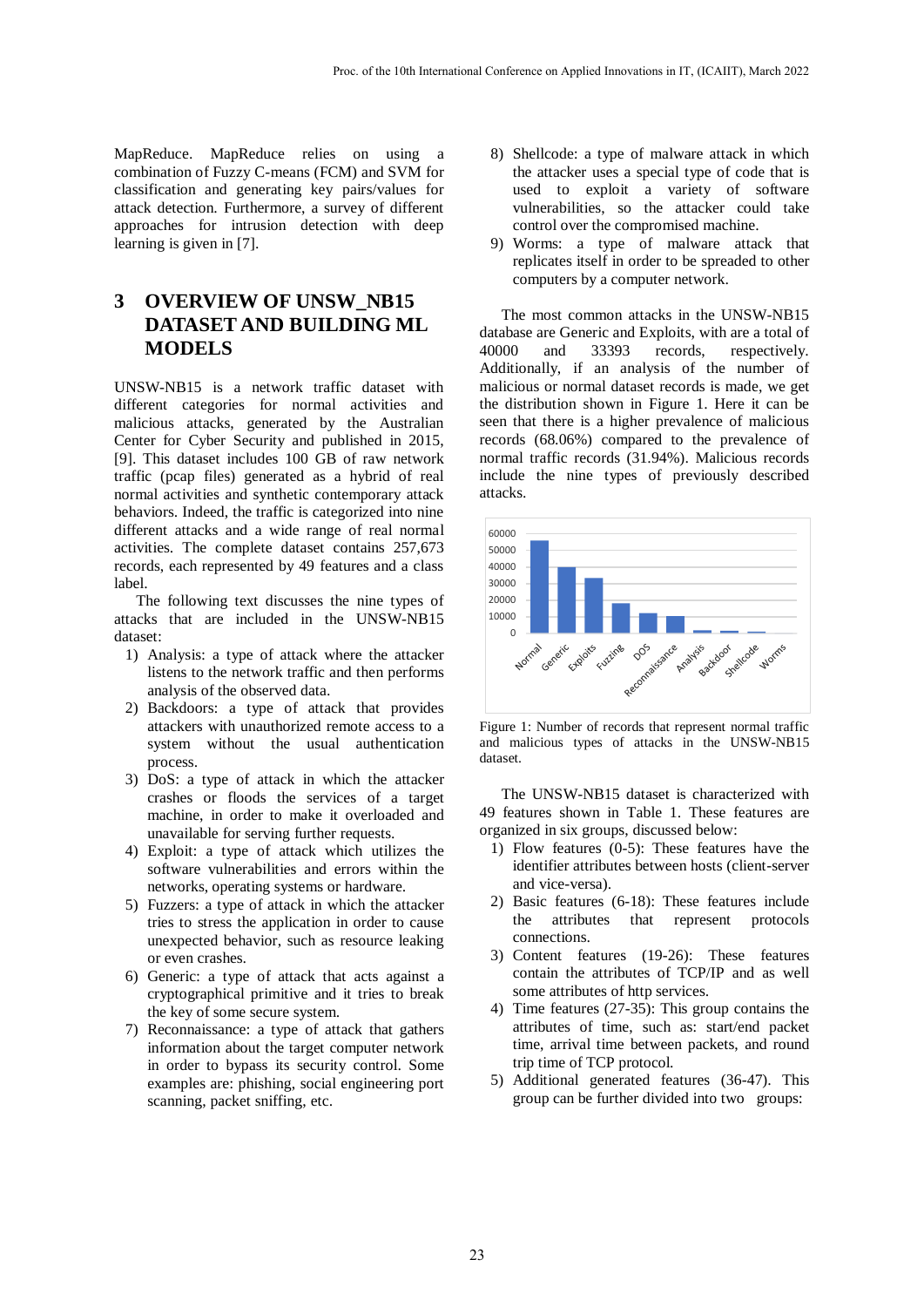- General purpose features (36-40), whereas each feature of this group has its own purpose, in order to protect the service of protocols.
- Connection features (41-47) are built from the flow of 100 record connections based on the sequential order of the last time feature.
- 6) Labelled Features (48-49): This category shows the label and attack type of each record.

| N               | Feature       | Description                                |  |  |  |
|-----------------|---------------|--------------------------------------------|--|--|--|
| $\mathbf{1}$    | srcip         | Source IP address                          |  |  |  |
| $\overline{c}$  | sport         | Source port number                         |  |  |  |
| 3               | dstip         | Destination IP address                     |  |  |  |
| $\overline{4}$  | dsport        | Destination port number                    |  |  |  |
| $\overline{5}$  | proto         | Protocol type                              |  |  |  |
| 6               | state         | The state                                  |  |  |  |
| 7               | dur           | Row total duration                         |  |  |  |
| 8               | sbytes        | Source to destination bytes                |  |  |  |
| $\overline{9}$  | dbytes        | Destination to source bytes                |  |  |  |
| 10              | sttl          | Source to destination time to live         |  |  |  |
| $\overline{11}$ | dttl          | Destination to source time to live         |  |  |  |
| 12              | sloss         | Source packets retransmitted or dropped    |  |  |  |
| 13              | dloss         | Dest. packets retransmitted or dropped     |  |  |  |
| $\overline{14}$ | service       | Such as http, ftp etc.                     |  |  |  |
| $\overline{15}$ | sload         | Source bits per second                     |  |  |  |
| 16              | dload         | Destination bits per second                |  |  |  |
| 17              | spkts         | Source to dest. packet count               |  |  |  |
| 18              | dpkts         | Dest. to source packet count               |  |  |  |
| $\overline{19}$ | swin          | Source TCP window adv. value               |  |  |  |
| $\overline{20}$ | dwin          | Source TCP window adv. value               |  |  |  |
| 21              | stepb         | Source TCP base seq. num.                  |  |  |  |
| $\overline{22}$ | dtcpb         | Dest. TCP base seq. num.                   |  |  |  |
| 23              | smeansz       | Mean of the packet size transmitted by     |  |  |  |
|                 |               | the srcip                                  |  |  |  |
| 24              | dmeansz       | Mean of the packet size transmitted by     |  |  |  |
|                 |               | the dstip                                  |  |  |  |
| 25              | trans_depth   | The connection of http req./resp.          |  |  |  |
|                 |               | transaction                                |  |  |  |
| 26              | res_bdy_le    | The content size of the data transferred   |  |  |  |
|                 | $\mathbf n$   | from http                                  |  |  |  |
| $\overline{27}$ | sjit          | Source jitter                              |  |  |  |
| 28              | djit          | Destination jitter                         |  |  |  |
| 29              | stime         | Row start time                             |  |  |  |
| 30              | ltime         | Row last time                              |  |  |  |
| 31              | sintpkt       | Source inter-packet arrival time           |  |  |  |
| 32              | dintpkt       | Dest. inter-packet arrival time            |  |  |  |
| 33              | tcprtt        | Setup round trip time                      |  |  |  |
| 34              | synack        | Time between SYN and SYN_ACK               |  |  |  |
|                 |               | packets                                    |  |  |  |
| 35              | ackdat        | Time between SYN_ACK and ACK               |  |  |  |
|                 |               | packets                                    |  |  |  |
| 36              | is_srn_ips_po | If $\text{srcip}(1) = \text{dstip}(3)$ and |  |  |  |
|                 | rts           | sport(2)=dsport(4), assign 1else 0         |  |  |  |
| 37              | ct_state_ttl  | No. for each state (6) according to        |  |  |  |
|                 |               | values of $sttl(10)$ and $dttl(11)$        |  |  |  |
| 38              | ct_flw_http_  | No. of fows that has methods like Get      |  |  |  |
|                 | mthd          | and Post in http service.                  |  |  |  |
| 39              | is_ftp_login  | If the ftp session is accessed by user and |  |  |  |
|                 |               | password then 1 else 0.                    |  |  |  |

| N  | Feature              | Description                                       |  |  |  |
|----|----------------------|---------------------------------------------------|--|--|--|
| 40 | ct_ftp_cmd           | No of fows that has a command in ftp.             |  |  |  |
|    |                      | session.                                          |  |  |  |
| 41 | ct_srv_src           | No. of rows of the same service $(14)$ and        |  |  |  |
|    |                      | $srcip(1)$ in 100 rows                            |  |  |  |
| 42 | ct srv dst           | No. of rows of the same service $(14)$ and        |  |  |  |
|    |                      | $dstip(3)$ in 100 rows                            |  |  |  |
| 43 | ct dst ltm           | No. of rows of the same $\text{dstip}(3)$ in 100  |  |  |  |
|    |                      | rows                                              |  |  |  |
| 44 | ct src ltm           | No. of rows of the same $srcip(1)$ in 100         |  |  |  |
|    |                      | rows                                              |  |  |  |
| 45 | ct_src_dport_        | No. of rows of the same $\text{srcip}(1)$ and the |  |  |  |
|    | 1 <sub>tm</sub>      | $\text{dsport}(4)$ in 100 rows                    |  |  |  |
| 46 | ct_src_sport_<br>ltm | No. of rows of the same $\text{dstip}(3)$ and the |  |  |  |
|    |                      | sport $(2)$ in 100 rows                           |  |  |  |
| 47 | ct_dst_src_l         | No. of rows of the same $\text{srcip}(1)$ and the |  |  |  |
|    | tm                   | $\text{dstip}(3)$ in 100 rows                     |  |  |  |
| 48 | attack_cat           | Type of attack                                    |  |  |  |
| 49 | label                | 0 for normal and 1 for attack                     |  |  |  |

Python is used to process the UNSW-NB15 dataset in conjunction with the Jupyter Notebook tool that is an open-source web application used for generating and sharing documents which contain live code, equations, visualizations, and text. In particular, the following Python libraries [15] have been used in the analysis, processing and creation of the classification models: Pandas, NumPy, matplotlib.pyplot, Seaborn and sklearn (Scikitlearn).

The UNSW-NB15 dataset is defined by two files, a training set and a testing set (UNSW\_NB15\_training-set.csv and UNSW\_NB15\_testing-set.csv respectively). The training set includes 175,341 records, while the testing set includes 82,332 records. Accordingly, 31.95% of the records belong to the testing set, and 68.05% of the records belong to the training set. Each record can represent some of the nine types of attacks or normal traffic.

5-Fold Cross-Validation is used to build an ML model, so the UNSW-NB15 dataset is divided into 5 parts. In the first iteration, the first section is used to validate the model, and the rest (the other 4 sections) are used to train the model. In the second iteration, the second division is used as a validation set, while the others serve as training sets. This process is repeated until each of the five divisions is used as a validation set. This method is used for building an ML model for each of the analyzed algorithms, including: Naive Bayes, Logistic Regression, Decision Tree and Random Forest.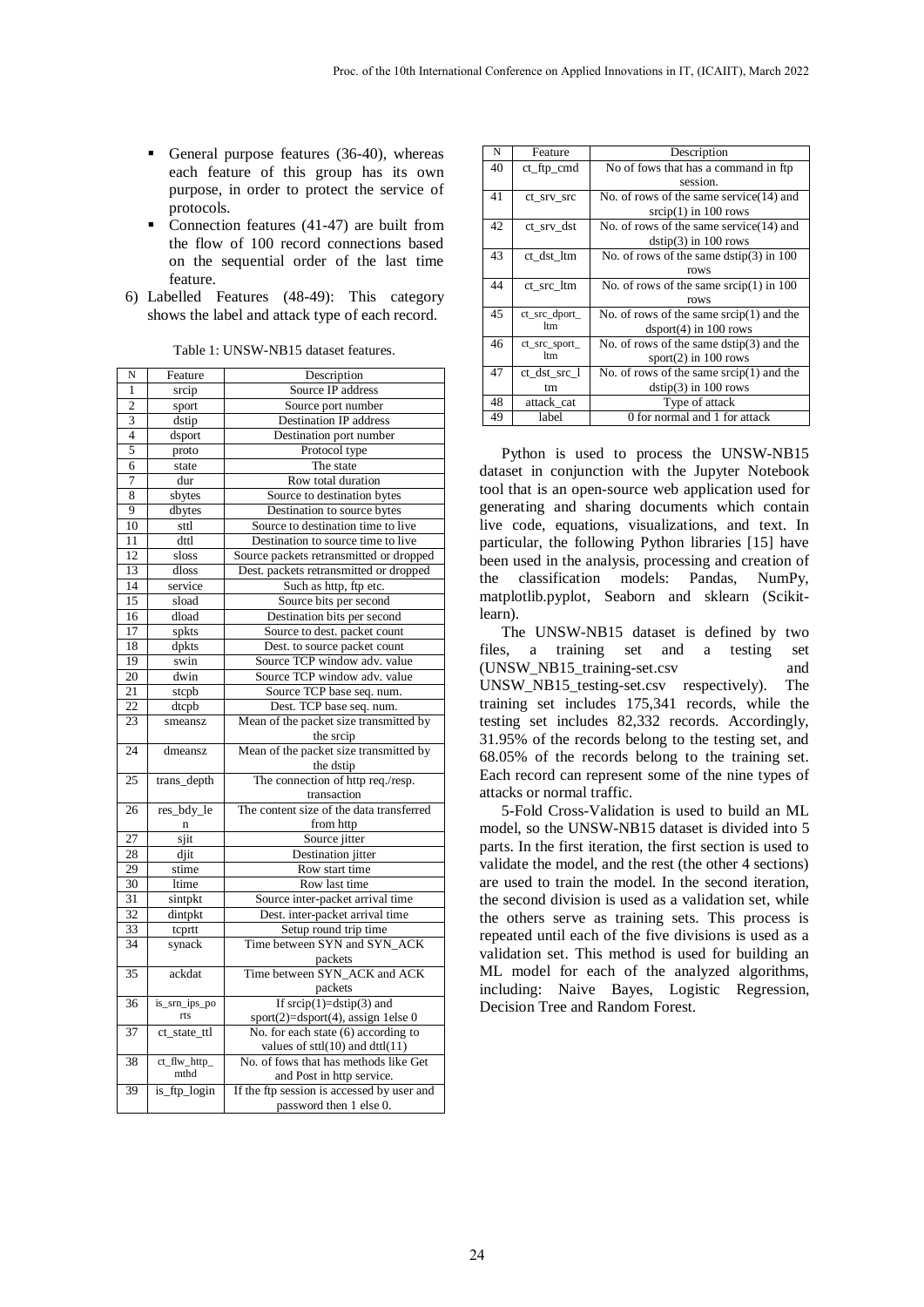### **4 ANALYSIS OF RESULTS**

In this paper, a research is done that develops a system for detecting attacks by differentiating anomalies from normal data flow based on network behavior. One advantage of this approach is that when an attack occurs, the network behavior will deviate from the normal pattern of behavior and the anomaly will be detected. In order to avoid the effect of data sampling when assessing the IDS, 5-fold cross-validation (CV) method is used. Four different machine learning algorithms (NB, LR, DT and RF) are applied on the dataset.

The analyzed metrics of the experiment are: CV fit time, CV accuracy mean, CV precision mean. CV recall mean, CV F1 mean, CV AUC mean, Accuracy test, Precision test, Recall test, F1 test and AUC test. The CV fit time refers to the required time for fitting the estimator on the train set for each of the five CV splits. In fact, the performance CV metrics reported by 5-fold cross-validation are calculated as an average of the values computed in 5 steps. In each of the steps, the model is trained using 4 of the folds as training data, and validated with the remaining part of the data. After that, final evaluation is done on the testing set, by measuring the Accuracy test, Precision test, Recall test, F1 test and AUC test values. Accuracy identifies how many observations, both positive and negative, were properly classified. Precision represents the ratio of properly predicted positive observations to the total predicted positive observations. Recall is the ratio of properly predicted positive observations to the all observations in an actual class. F1 Score combines precision and recall in one metric by calculating the harmonic mean between them. AUC is the area under the ROC (Receiver Operator Characteristic) curve, which is used to show the diagnostic ability of binary classifiers. The results can be seen on Table 2.

Table 2: Analysis of anomaly detection with NB, LR, DT, and RF classification algorithms over UNSW-NB15 dataset.

| Metric                      | NB      | LR      | DТ      | RF       |
|-----------------------------|---------|---------|---------|----------|
| CV fit<br>time [s]          | 0.37489 | 2.12689 | 2.85655 | 59.11744 |
| $C_{V}$<br>accuracy<br>mean | 0.79568 | 0.85093 | 0.94884 | 0.95991  |
| CV.<br>precision<br>mean    | 0.84303 | 0.83782 | 0.96293 | 0.96320  |

| Metric                | NB      | LR      | DT      | RF      |
|-----------------------|---------|---------|---------|---------|
| CV recall<br>mean     | 0.85993 | 0.96845 | 0.96186 | 0.97848 |
| CVF1<br>mean          | 0.85136 | 0.89841 | 0.96239 | 0.97078 |
| <b>CV AUC</b><br>mean | 0.86780 | 0.86922 | 0.94299 | 0.99354 |
| Accuracy<br>test      | 0.70620 | 0.70598 | 0.86123 | 0.87093 |
| Precision<br>test     | 0.68783 | 0.65981 | 0.82205 | 0.81771 |
| Recall test           | 0.85396 | 0.96199 | 0.95460 | 0.98522 |
| F <sub>1</sub> test   | 0.76195 | 0.78275 | 0.88338 | 0.89368 |
| AUC test              | 0.79999 | 0.81454 | 0.85322 | 0.97730 |

The results given in Table 1 show that the Random Forest algorithm gives better results for each of the analyzed metrics, during the model validation and testing, compared to the results obtained for the other three algorithms (exception is Test Precision).

The following text provides a more thorough evaluation of the results for the CV Fit Time, F1 test and Recall test parameters obtained for the observed algorithms (NB, LR, DT and RF).

#### **4.1 Analysis of CV Fit Time Metric**

Figure 2 shows the CV Fit Time for each of the four algorithms (NB, LR, DT and RF). According to that, it can be seen that the learning time of Random Forest is 20-30 times longer than for the other algorithms (LR and DT). Also it can be seen that Naive Bayes classifier has very small CV Fit Time, that is 158 times faster than the one attained for the Random Forest algorithm.



Figure 2: Comparison of CV Fit Time [sec] for NB, LR, DT and RF algorithms, implemented over UNSW-NB15 dataset.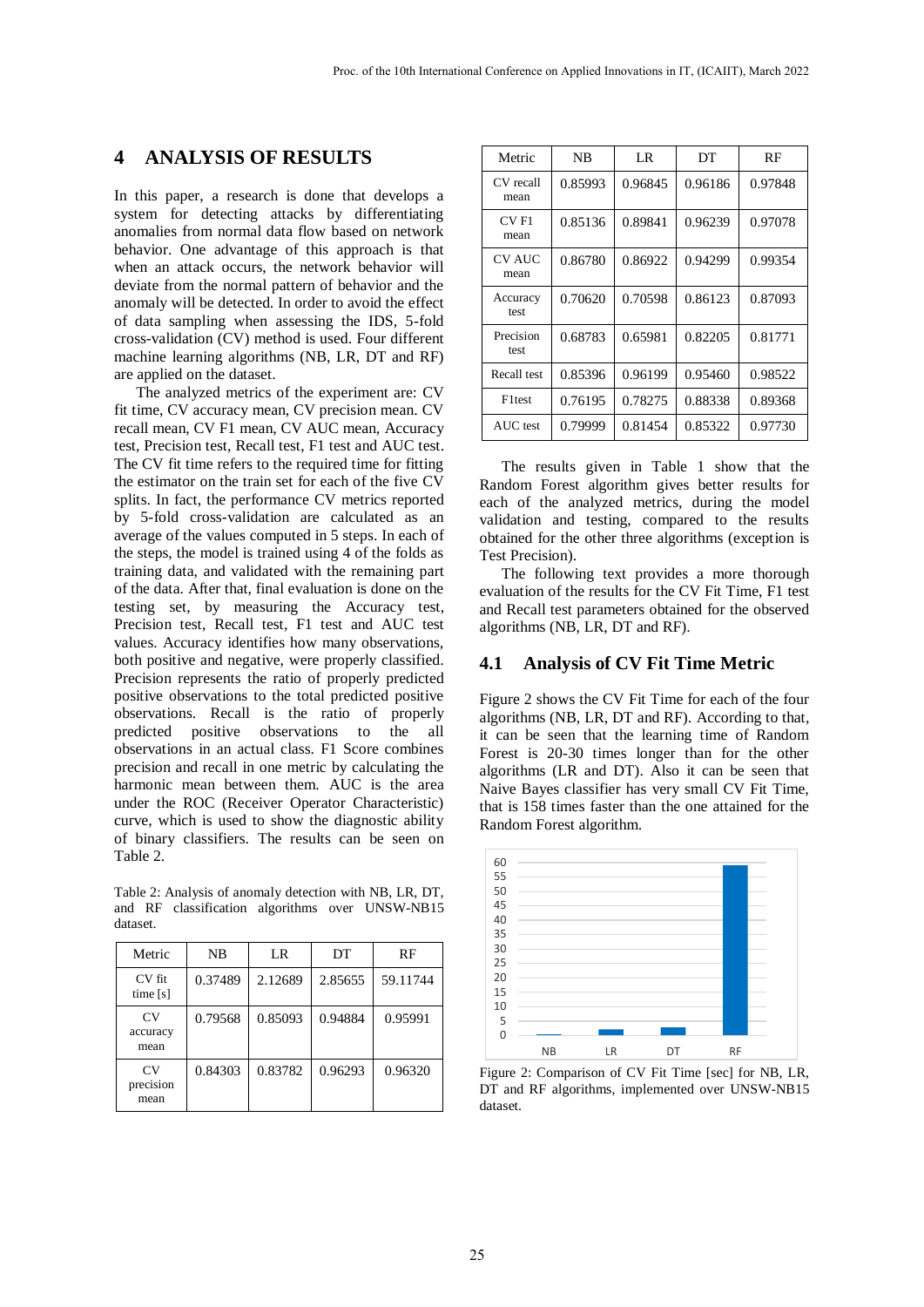#### **4.2 Analysis of F1 Test Metric**

The created anomaly detection model should have a relatively high coverage capability and high accuracy. Accordingly, the F1 Test is selected as the assessment metric. The F1 result can be interpreted as the average of precision and recall, where the F1 result reaches its best value when it is 1 and its worst result when it is 0. Figure 3 shows the F1 Test results for each of the four algorithms. From there it can be seen that all the algorithms (NB, LR, DT and RF) are more close to the 1, so all of them are valid and acceptable models. However, for the analyzed UNSW-NB15 dataset the Random Forrest algorithm is the best basic model for classification.



Figure 3: Comparison of F1 Test metric for NB, LR, DT and RF algorithms, implemented over UNSW-NB15 dataset.

#### **4.3 Analysis of Recall Test Metric**

When an unbalanced classification problem for anomaly detection is being analyzed, the recall metric should be observed as well. This metric is used to determine how many of the classified attacks were a real attack. Figure 4 shows the values of Recall Test metrics for each of the four algorithms. Accordingly, it can be noticed that Random Forest provides the best Recall Test result of 0.985 (i.e. 98,5%), but also Logistic Regression algorithm is very close to achieve the maximal score, given that its Recall Test result is 0,961 (i.e. 96,1%).



Figure 4: Comparison of Recall Test metric for NB, LR, DT and RF algorithms, implemented over UNSW-NB15 dataset.

### **5 CONCLUSIONS**

This paper presents an implementation of IDS based on the UNSW-NB15 dataset. The dataset is trained and tested for nine class attack categories. With the application of four machine learning algorithms, Naive Bayes, Logistic Regression, Decision Tree, and Random Forrest, the UNSW-NB15 dataset has been successfully classified into network traffic of normal records and attack logs. From the analysis of the ML models for each of the methods, it was shown that the classification with Random Forrest is more successful than with Naive Bayes, Logistic Regression, and Decision Tree. According to the obtained results, the Random Forest classifier provides F1 and Recall values of 89.3% and 98.5%. The good results of Random Forrest training indicate that this algorithm requires far less need to find hyper-parameters, which are left as default. On the other hand, the Naive Bayes classifier shows the least effectiveness when applied in the UNSW-NB15 data set. In order to provide more extensive analysis, other ML classification algorithms and feature selectors could be applied to the UNSW-NB15 data set in the future.

### **REFERENCES**

- [1] L. H. Yeo, X. Che, and S. Lakkaraju, "Understanding modern intrusion detection systems: a survey," in Cryptography and Security Journal, 2017.
- [2] P. Amudha, S. Karthik, and S. Sivakumari, "Classification techniques for intrusion detection-an overview," in International Journal of Computer Applications, vol. 76, no. 16, 2013.